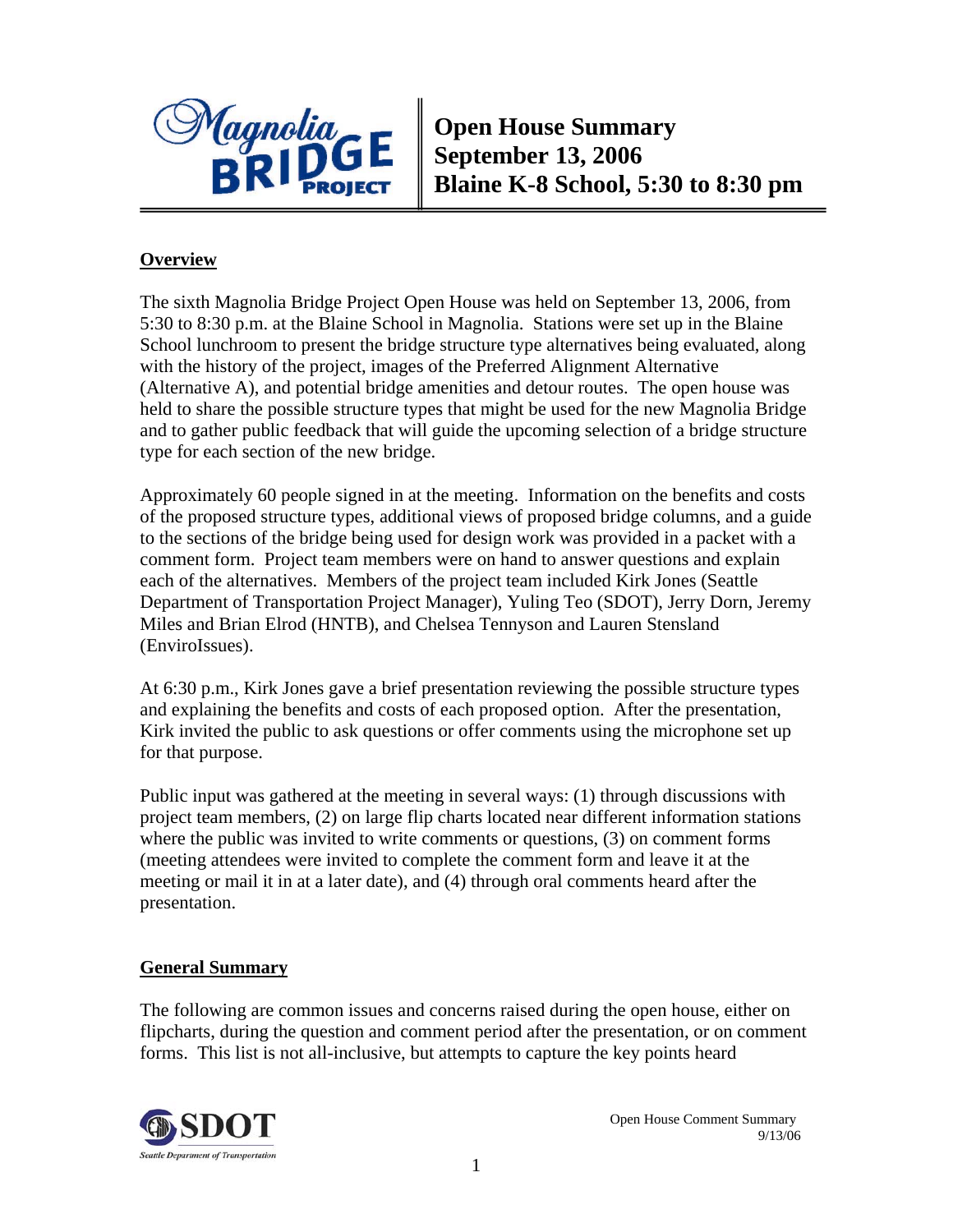repeatedly from the public.

- Many attendees preferred the cast-in-place concrete box girder over the prestressed concrete girders, particularly for the Magnolia bluff section of the bridge. The prestressed concrete girders option was supported by those who specified a design for the  $15<sup>th</sup>$  Avenue W Overcrossing.
- Curved flare columns received the most positive written comments from attendees.
- Functional bridge design was the most popular project priority chosen by members of the public, while project cost was not chosen by any commenter. Table 1 provides a summary of the number of members of the public that chose a given project priority on their comment form.

| <b>Potential Priority</b>    | Comments selecting given     |
|------------------------------|------------------------------|
|                              | aspect as a project priority |
| Functional bridge design     |                              |
| Attractive bridge design     | 6                            |
| Bike & pedestrian facilities | 5                            |
| <b>Other: Minimal future</b> |                              |
| maintenance                  |                              |
| Other: Minimum impact on     |                              |
| area businesses              |                              |
| Other: Road surfacing        |                              |
| Other: No local taxing       |                              |
| district                     |                              |
| Other: More space at bus     |                              |
| stops                        |                              |
| <b>Project Cost</b>          |                              |

### **Table 1. Project Priorities Provided on Comment Forms**

- Transit, bicycle and pedestrian access—Several citizens raised questions about access for mass transit, bicyclists, and pedestrians on the new bridge. There was interest in overlooks from a few citizens, though others thought they were an inefficient use of project funds.
- Traffic calming—A few citizens on the Magnolia bluff are concerned about the high speed of cars entering Magnolia and asked for traffic calming measures.
- Impacts—Noise impacts and impacts to the Ursula Judkins viewpoint were a concern of some citizens.

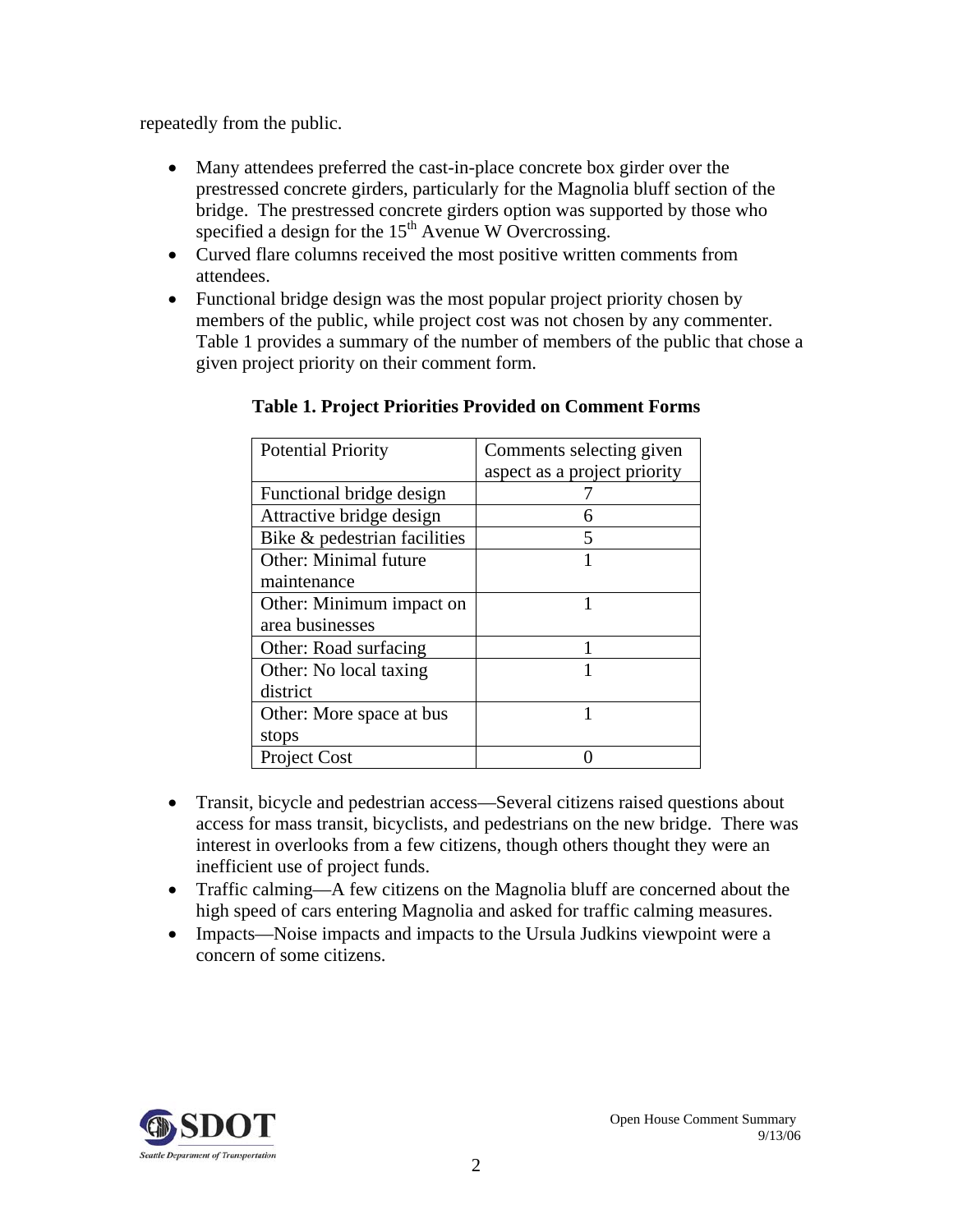### **Public Input**

The following section includes verbatim comments captured during the question and answer period after the presentation, submitted via comment forms returned at the open house and on flipcharts during the meeting.

#### **Oral Comments/Questions**

The following questions and comments were offered after Kirk Jones' presentation. Responses to questions are indicated in *italicized font*.

- We've asked before that you consider the speeding problem as drivers go from the bridge onto Magnolia Bluff. Something needs to be done to address safety concerns in that area. *Your concerns have not been forgotten. We're not yet to the stage of planning to consider traffic calming measures, but they are a possibility.*
- I back out into the traffic flowing off the bridge onto the bluff area. If you straighten out that S curve, as your plans show, people will drive even faster through my neighborhood. *I appreciate your concern and we will try to address it.*
- You are planning to take some of the Ursula Judkins viewpoint land. Are you widening the lanes in that area? *The lanes on the bridge are 11-foot lanes, but by the time we're connecting with the road on Magnolia Bluff, the road is tapered back to match the existing road width in that area.*
- Is the fish plant going to stay where it is? I know that transit stop on the bridge serves a lot of workers – will it stay in place? *We'll work to continue that service.*
- Can you phase bridge construction if there is not enough funding to complete the whole bridge at once? *No, that's not feasible. We're planning to build the whole bridge.*
- One of the project goals is access from Magnolia to Smith Cove Park and the marina area. What are you doing about the U-turn issue on the current bridge? *There are two things. The City expects that a surface roadway will be constructed across Port property so drivers can use Thorndyke to connect to the park area. We are also designing the bridge so that a U-turn is not possible.*
- Can the bridge be designed to make it easier to exit at  $15<sup>th</sup>$  Avenue? *It will be a smoother turn, but will look much the same. The merge will be longer which should make the transition easier.*

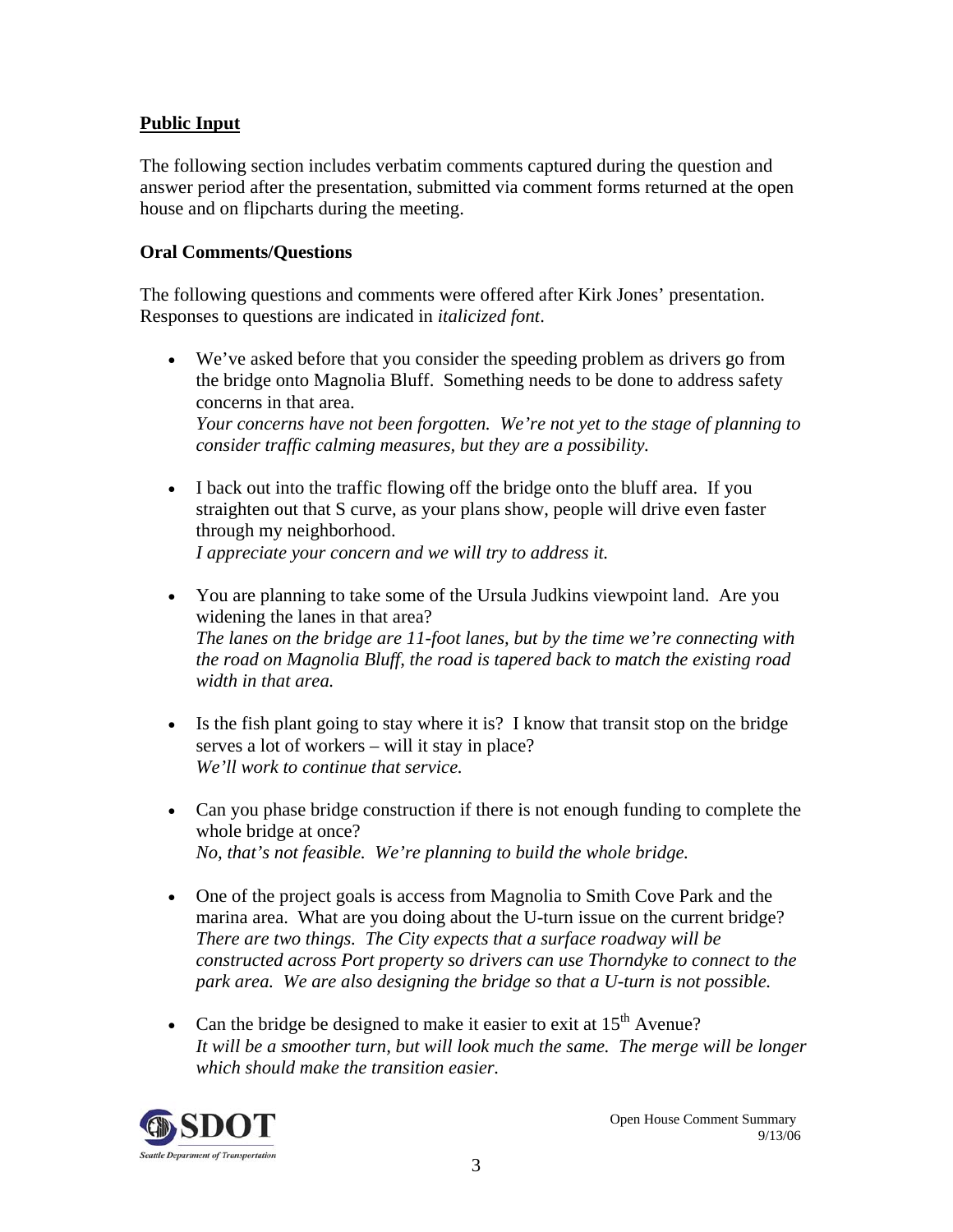- What about for those making a left turn going north? *The signal intersection that exists now handles that traffic effectively. It will still be a signal intersection.*
- I have concerns about the Ursula Judkins viewpoint. The bridge deletes our parking area. We have park design plans underway and need to talk with you about the part of the park that you are taking. *I don't believe it eliminates your parking area, but the driveway configuration will need to be adjusted. We can discuss design details with you when we reach that phase of the design process early next spring.*
- What about paving improvements to reduce noise? Do the alternatives shown tonight have different noise impacts? *No, they don't. The new pavement is expected to be quieter than what is there now.*
- You should consider using rubberized asphalt. *We've used that other places in the City and are seeing how it works out.*
- You should consider an elevator to the bridge instead of a ramp for the pedestrian connection to the Elliott Bay Trail. *That's something we could consider – I don't know that elevators are used in a setting like this one.*

# **Comment Form Input**

Ten comment forms were collected at the meeting. Verbatim comments are provided below and are grouped by question. Blank spaces indicate sections that were left blank by respondents.

Which bridge structure concepts to you prefer, and why?

- Prestressed concrete and tapered columns lower cost, clean appearance, apparently will work well
- Cast in place, curved flare columns like the look
- $15<sup>th</sup>$  Ave: Prestressed concrete Angular Flare column
- Mainline: Prestressed concrete Angular Flare column
- 23 $^{rd}$  Ave Ramps: Straight Cast-in-place box girder Curved Flare columns
- Mag. Bluff: Haunched Cast-in-place box girder Curved Flare columns
- Aesthetic treatment: Option 1 for all segments
- $23<sup>rd</sup>$  Haunched Cast-in-Place Box Girder
- Magnolia Bluff Haunched Cast-in-Place Concrete Box Girder
- Curved Flared columns
- Pre-cast whenever possible
- Overlook points for pedestrians
- Bike access
- Solar powered lighting with back up power grid lighting



Open House Comment Summary 9/13/06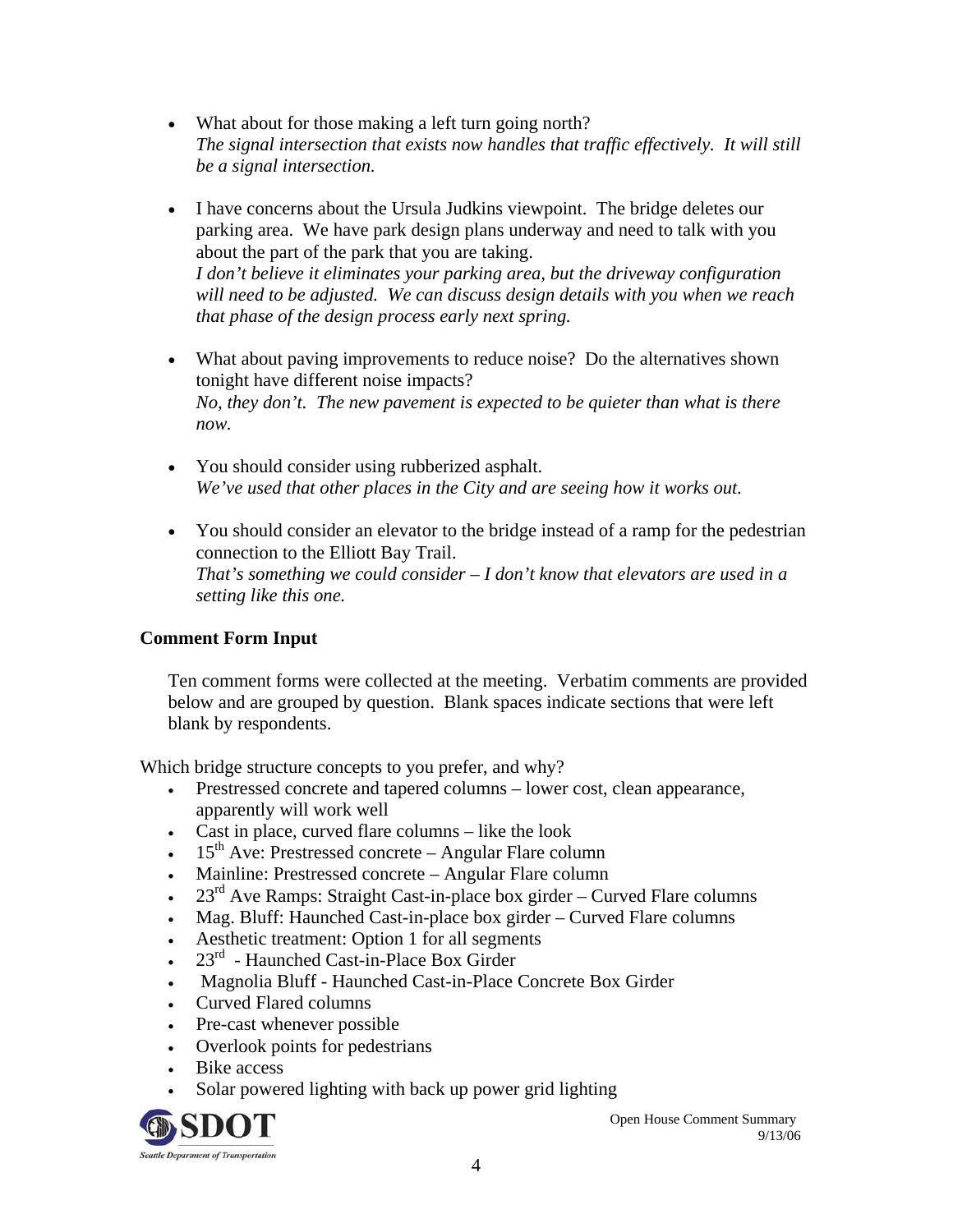- I like the curved flare on columns. Yes, please include overlooks. Yes, bike access from bridge to Myrtle Edwards trail is important. Ramp, not elevator, please.
- Curved flare columns and boxed in (girder concealed) looks cleaner. Haunched "B" for all segments (except  $15<sup>th</sup>$  Ave Overcrossing where style "A" pre-stressed girders would be more expedient, less disruptive to traffic flow, faster to construct) because less columns, most graceful design.
- Aesthetic treatment options #1 appears most fluid, elegant, and timeless and most unobtrusive.

Which bridge structure concepts do you dislike, and why?

- The one that takes the most time to build
- I don't like the elevator idea. Unsafe, unclean, and a maintenance problem. Ramp is better.
- Overlook areas seem frivolous, extravagant, especially considering there still isn't any improved access from Magnolia to the waterfront. No traffic-speed management provisions apparent. Open girders look messy, unfinished, providing nesting areas.

Which project priorities are most important?

- Functional bridge design; bike & pedestrian facilities
- Future maintenance the less needed the better
- Attractive bridge design; Functional bridge design
- Attractive bridge design; bike & pedestrian facilities
- Attractive bridge design; Functional bridge design; Bike  $&$  Pedestrian facilities
- Functional bridge design & Economic impact; Minimum impact on area businesses, T 90 – 91, Magnolia Village
- Attractive bridge design; Functional bridge design; Road surfacing. We are living on the west end of the bridge. Road noise is a major problem for our quality of life. We urge that the new bridge road be provided with a low noise paving and that other methods be explored for noise abatement.
- 1: Attractive bridge design 2: Functional bridge design
- Don't do local taxing district for bridge very bad idea! Will we do the same for 520? Viaduct?
- Attractive bridge design; Bike  $&$  Pedestrian paths need to be wider than existing to be safe, allow for bypass. Bus stops need to have more space, out of pedestrian & bike paths.

Which project information sources are most useful to you?

- Project mailing list or email list
- Project mailing list or email list
- Project mailing list
- Newspaper coverage; Project website; Project mailing list or email list
- Newspaper coverage; Project website; Other
- Newspaper coverage; Project website



Open House Comment Summary 9/13/06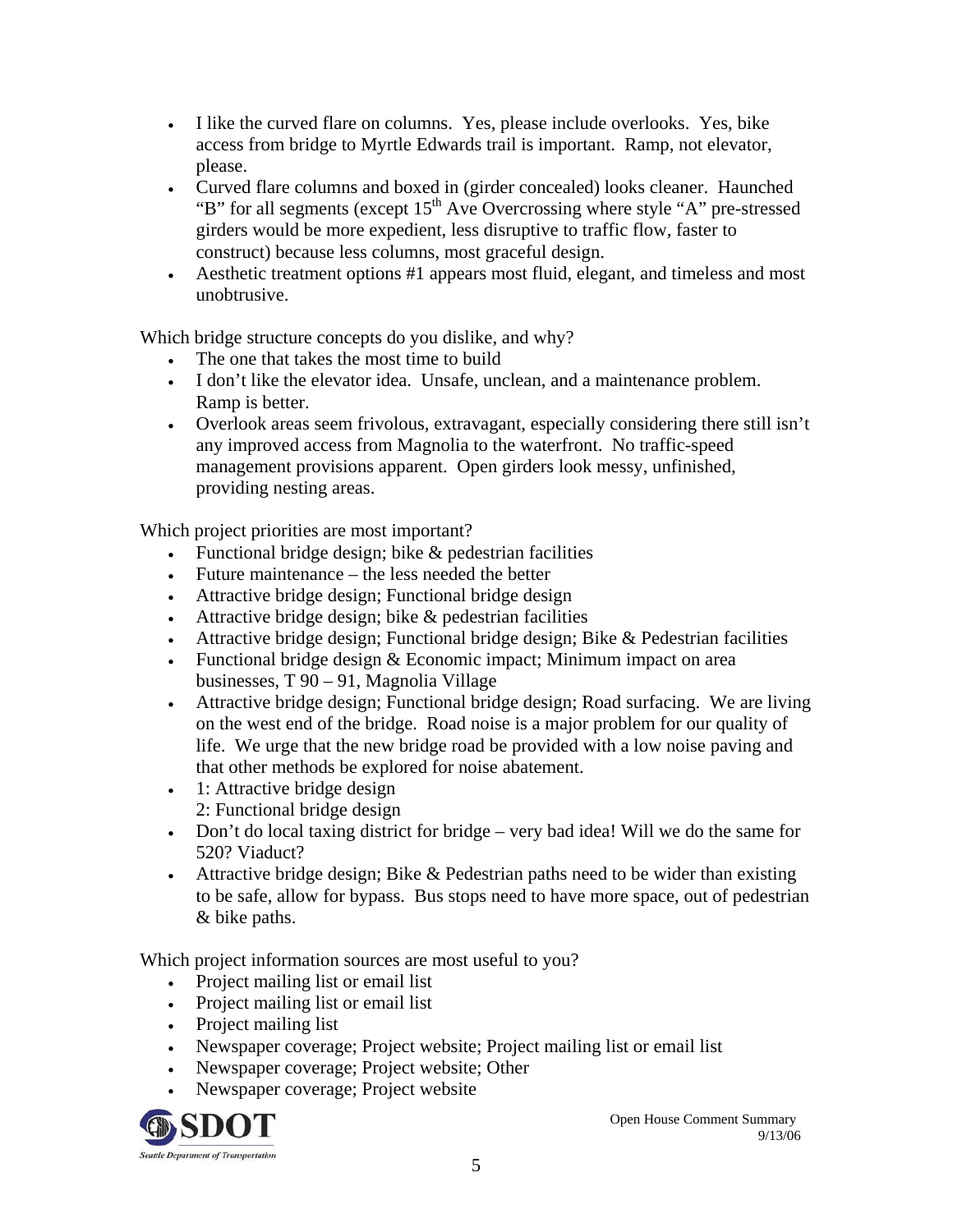- Project mailing or email list
- Project mailing list or email list

Additional comments?

- Bridge should provide views for vehicle occupants and pedestrians. Lighting should be designed to discourage birds from sitting on them.
- Who do I contact about the traffic lights at  $15<sup>th</sup>$  & Dravus. Traffic gets backed up to the bridge over the RR tracks during evening rush hours when lights are on blink.
- During Alernate selection a perpendicular North Ramp and traffic light were abandoned due to lack of need and expense. If need were to be assessed for overlooks they would be abandoned – there is no need for the expense of overlooks, they should be removed from Plan!
- Impressed by site location new bridge and minimal traffic delay and minimal cost of my preferred concepts. Prefer railings option 4.
- Please work to keep existing trees
- Make the structure to include Artistic features including architectural detailing in columns
- Thank you for being so thoughtful
- Concerns minimum disruption during construction. Maintaining traffic flow on  $15<sup>th</sup>$
- Great presentation thanks! Don't hear only the few people who want to slow traffic. Make it so we can go faster with safety. This impacts more people. Figure out a way to deal with safety issues without slowing speed.
- Initial project goal to improve access from/to Magnolia and waterfront was sacrificed – Why?? "Preferred" alignment A fails to respond to neighborhood/local Magnolia need for access to Interbay, Smith Cove Park, Mid-Span on-demand-signal would almost traffic and allow legal auto access from bluff.
- Stop light at top of bridge to slow traffic and also allow pedestrian crossing

# **Flipchart Comments**

Structure Types

- The haunched cast-in-place designs have the cleanest lines and look most modern
- Magnolia Bluff structure  $A \text{with Angular Flare columns} \text{my vote}$

Bridge Amenities

- Railing Option 1; Roadway Option 2; Lighting Option 1; Accent Option 3; Overlook – Middle option
- Higher wall creates feeling of protection like center schematic
- If access to Port from eastbound is not a priority, overlooks should be discarded!



Open House Comment Summary 9/13/06